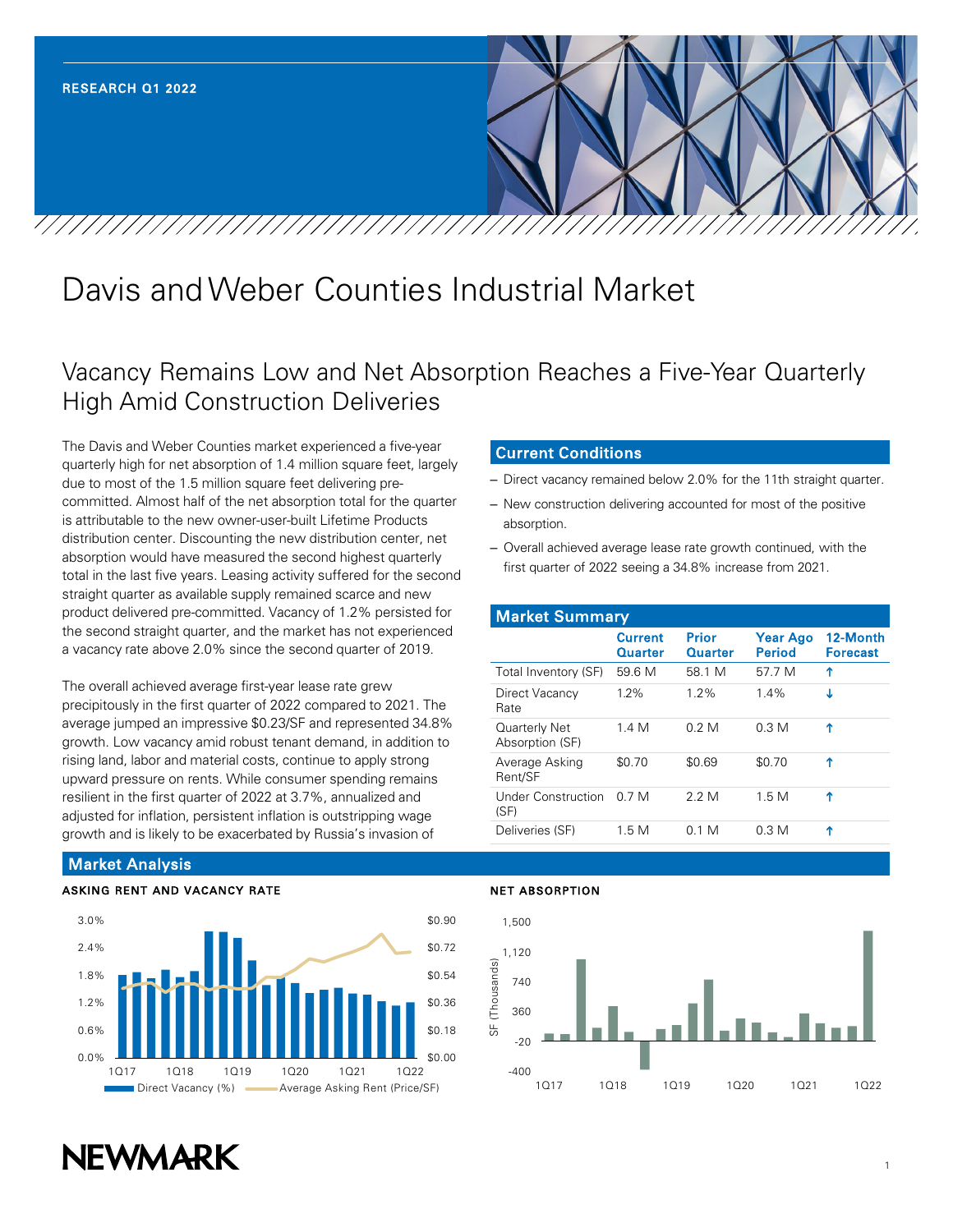Ukraine and China's COVID-19 lockdowns. Additionally, the student loan pause due to the economic effects of the pandemic is set to expire at the end of August 2022, at which point borrowers will be shifting some consumer spending to pay off debt.

New supply continues to be scarce, and the square footage under construction dropped down to 0.7 million square feet in the

## Construction and Deliveries





first quarter of 2022 from 2.2 million square feet in the fourth quarter of 2021. On the heels of delivering most of BDO West pre-leased, Boyer Company is going to start construction on an additional 750,000+ square feet in Weber County that will be available for occupancy in 2023. Given the horizon of new deliveries to the market and tenant demand, vacancy will likely stay low throughout the remainder of 2022 and tenants will need to continue to turn to pre-leasing to secure space.

#### Leased Square Feet

#### SQUARE FEET, MILLIONS



#### Select Lease Transactions

| Tenant                                               | <b>Market</b> | <b>Building</b>                | Type | <b>Square Feet</b> |
|------------------------------------------------------|---------------|--------------------------------|------|--------------------|
| Confidential                                         | <b>BDO</b>    | <b>BDO</b> West D              | New  | 51,786             |
| Kongo Sports                                         | South Davis   | Farmington Legacy Industrial 2 | New  | 48.424             |
| <b>Western Electrical Contractors</b><br>Association | South Davis   | Sky Landing 1                  | New  | 16,739             |
| Confidential                                         | <b>BDO</b>    | <b>BDO West A</b>              | New  | 16,732             |
| Confidential                                         | South Davis   | Sky Landing 2                  | New  | 15,223             |

| <b>Select Sale Transactions</b>   |               |                               |                        |                    |  |  |  |
|-----------------------------------|---------------|-------------------------------|------------------------|--------------------|--|--|--|
| <b>Buyer</b>                      | <b>Market</b> | <b>Building</b>               | <b>Type</b>            | <b>Square Feet</b> |  |  |  |
| Paul Keyser                       | South Weber   | 3083 S. Scott Ln., West Haven | Capital Markets        | 40.908             |  |  |  |
| Mountain States Property          |               |                               |                        |                    |  |  |  |
| Management                        | South Davis   | 2250 S. 850 W., Woods Cross   | Capital Markets 27,000 |                    |  |  |  |
| <b>Flat Bottom Creek Partners</b> | South Davis   | 2561 S. 1560 W., Woods Cross  | Owner-User             | 15.499             |  |  |  |
| Jonathan Simon                    | South Davis   | 66 N. 640 W., North Salt Lake | Owner-User             | 10,887             |  |  |  |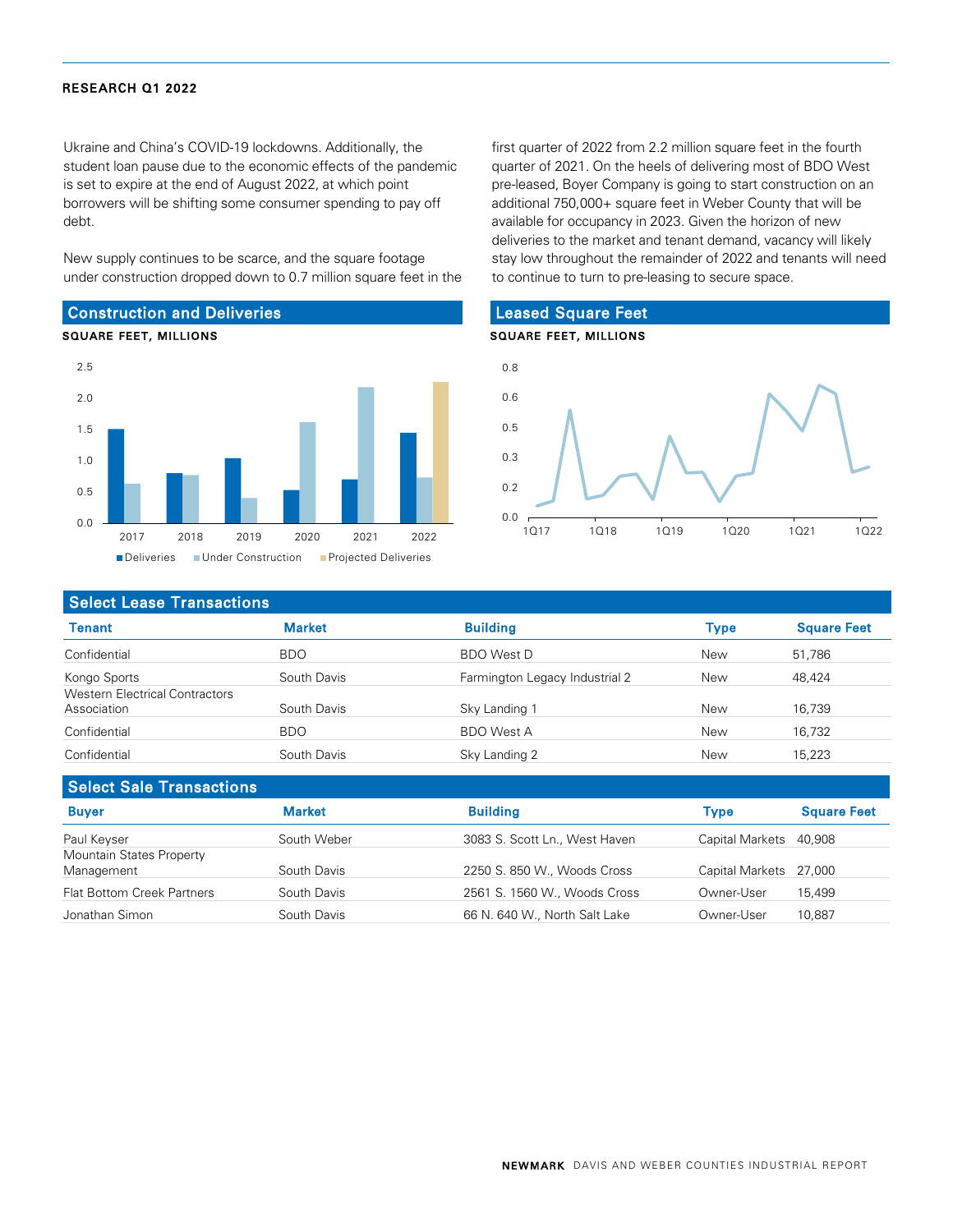#### 2022 Speculative Development – Delivered and Under Construction Square Feet Overview



## Achieved Average First-Year Lease Rates



## Achieved Average Owner-User Sales

#### PRICE PER SQUARE FOOT



## Utah Industrial Capital Markets Sales

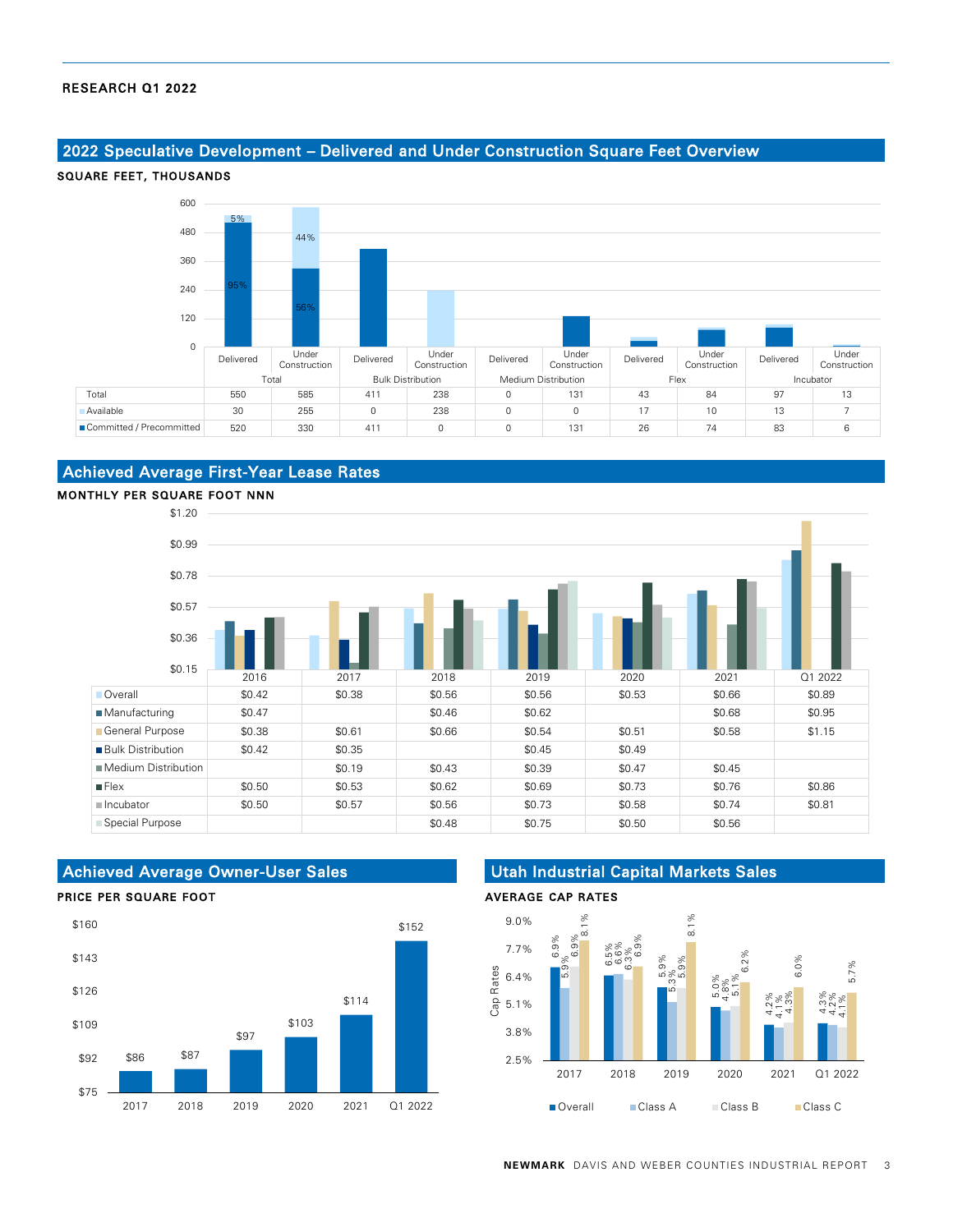#### Economic Overview

Before the COVID-19 recession, Utah had the highest overall employment growth (33.1%) between the Great Recession and the onset of the pandemic. Although the state was not immune to the disruption that the pandemic caused globally, it was one of the quickest to recover. With the Ogden-Clearfield Metro unemployment coming in at 2.1% in February 2022, the metro is one of the fastest recovering in terms of employment rate. Increased job activity and creation among the office sector is much higher than surrounding metros, largely due to new government contracts around Hill Air Force Base. With positive job growth across all industries and more employees returning to work, the Ogden-Clearfield Metro now faces the struggle of finding employees for open positions. Currently facing a high labor shortage, companies are competing for quality candidates across all industries and will need to work hard to attract and retain talent.

#### ALL ITEMS, NOT SEASONALLY ADJUSTED, 12-MONTH % Consumer Price Index (CPI)



Source: U.S. Bureau of Labor Statistics Source: U.S. Bureau of Labor Statistics Source: U.S. Bureau of Labor Statistics

#### Unemployment Rate

#### NOT SEASONALLY ADJUSTED



#### Employment by Industry

#### OGDEN-CLEARFIELD METRO, 2021 ANNUAL AVERAGE



Source: U.S. Bureau of Labor Statistics

## Payroll Employment

#### TOTAL NONFARM, NOT SEASONALLY ADJUSTED, 12-MONTH % **CHANGE**



#### OGDEN-CLEARFIELD METRO, FEBRUARY 2022, 12-MONTH % CHANGE, NOT SEASONALLY ADJUSTED Employment Growth by Industry



Source: U.S. Bureau of Labor Statistics Source: U.S. Bureau of Labor Statistics Source: U.S. Bureau of Labor Statistics